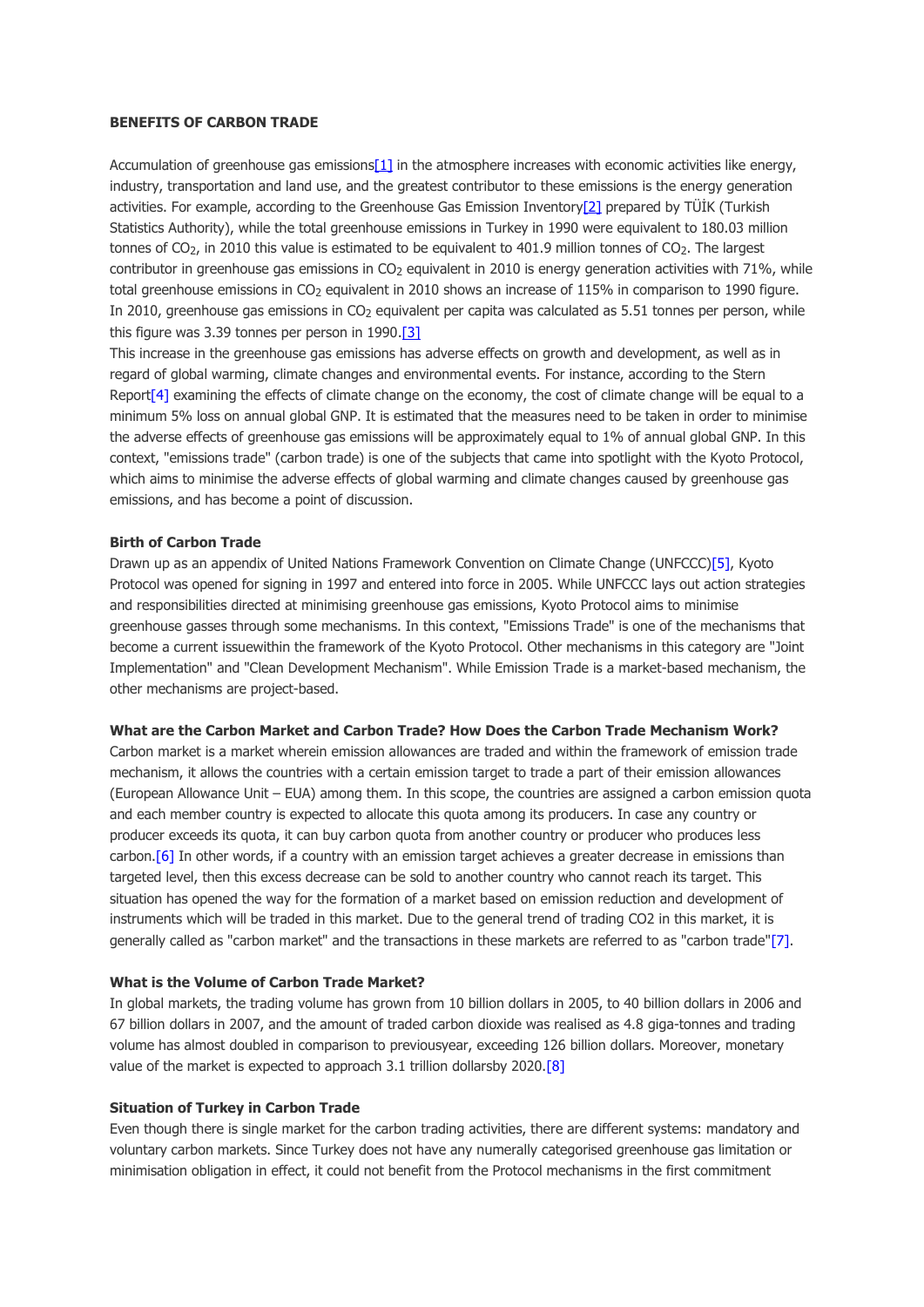period of the Kyoto Protocol (2008-2012). However, within the scope of environmental and social responsibility principles, Projects Intended for Voluntary Carbon Markets are begin developed and implemented in Turke[y\[9\],](http://www.dogerlihukuk.com/login/?m=News&islem=duzenle&id=558#_ftn9) and Turkey holds an important place in Voluntary Carbon Market. In Voluntary Carbon market, wherein companies sensitive to global climate changes purchase the carbon allowance certificates documented in scope of carbon minimisation project of another company in consideration of the carbon emissions they cause, prices are lower in comparison to mandatory Carbon Market. The first legalisation effort regarding the projects traded in the Voluntary Carbon Market is the Notice on establishment of a record keeping system for this market issued by the Ministry of Environment and Forestry.

## **Importance of Carbon Trade for Turkish Energy Investor and Necessary Actions**

Even though Turkey has become a party of the Kyoto Protocol on 26 August 2009, since there was no obligation to reduce carbon emissions until the end of 2012, no efforts were made towards "carbon trade". The carbon certificate sales made by Turkish companies in scope of voluntary carbon market are directed at foreign buyers. However, in the upcoming course, it is expected individual and corporate domestic investors will display a demand for domestic and foreign carbon certificates, thus forming a carbon market and causing similar investment tools to come into play. Again, in this context, in the upcoming course, the domestic Turkish companies with a determined carbon emission limit who exceed this limit will become carbon certificate buyers, and will have to supply this need from domestic and foreign sellers. Therefore, carbon trade will increasingly become a necessity and investment tool. Companies will be able to profit from carbon trade. For example, it is projected to create emission certificates equal to 19.7 to 22.6 million tonnes of carbon and prevent emissions equal to 7.5 tonnes of carbon with the currently developed projects until 2012, and to realise certificate sales up to a total value of USD 220 million as of 201[2\[10\].](http://www.dogerlihukuk.com/login/?m=News&islem=duzenle&id=558#_ftn10) The importance of "carbon trade" for the companies is obvious. Especially those who use renewable resources for energy generation will have more advantageous positions. Unfortunately, companies are not sufficiently informed on carbon trade and the fact that they can make money on this trade. Yet, as Mr.HalukSayar states, "in case of gold standard carbon credit, the total share taken from carbon credits can be up to 15-20 per cent of the investment value["\[11\].](http://www.dogerlihukuk.com/login/?m=News&islem=duzenle&id=558#_ftn11) Therefore, businesses should prepare for conversion to low carbon economy, prepare risk management plans for greenhouse gas amounts and climate change risks, and focus on the matter of "carbon trade". But, it should also be kept in mind that relevant legislative preparations are still needed to be done to prepare the legal basis for the carbon market and develop the products to be traded in the market, as well as creation of detailed legislative regulations regarding creation of a legal framework for emission reduction transfers and emission trade, definition of emission reduction and ownership, transfer of emission reductions and tax implications.

[\[3\]](http://www.dogerlihukuk.com/login/?m=News&islem=duzenle&id=558#_ftnref3) http://www.tuik.gov.tr/PreHaberBultenleri.do?id=10829

- treasury.gov.uk/independent\_reviews/stern\_review\_economics\_climate\_change/stern\_review\_report.cfm
- [\[5\]](http://www.dogerlihukuk.com/login/?m=News&islem=duzenle&id=558#_ftnref5) For text of the Convention see: http://unfccc.int

[<sup>\[1\]</sup>](http://www.dogerlihukuk.com/login/?m=News&islem=duzenle&id=558#_ftnref1) Greenhouse gasses include Carbon Dioxide (CO2), Methane (CH4), Nitrous Oxide (N2O), Hydrofluorocarbons (HFCs), Perfluorocarbons (PFCs) and Sulphur Hexafluoride (SF6).

[<sup>\[2\]</sup>](http://www.dogerlihukuk.com/login/?m=News&islem=duzenle&id=558#_ftnref2) This emissions inventory covers direct greenhouse gasses like Carbon Dioxide (CO<sub>2</sub>), Methane (CH<sub>4</sub>), Nitrous Oxide  $(N_2O)$  and F-gasses originating from energy and industry activities, use of solvents and other products, agricultural activities and wastes, as well as indirect greenhouse gasses like nitrous oxides (NO<sub>x</sub>), non-methane volatile organic compounds (NMVOCs and carbon monoxide (CO) emissions.

[<sup>\[4\]</sup>](http://www.dogerlihukuk.com/login/?m=News&islem=duzenle&id=558#_ftnref4) http://webarchive.nationalarchives.gov.uk/+http:/www.hm-

[<sup>\[6\]</sup>](http://www.dogerlihukuk.com/login/?m=News&islem=duzenle&id=558#_ftnref6) Presentation of CengizTüre, http://www.solar-academy.com/menuis/Karbon-Borsasi-Cengiz-Ture.011800.pdf [\[7\]](http://www.dogerlihukuk.com/login/?m=News&islem=duzenle&id=558#_ftnref7) www.unfccc.int

[<sup>\[8\]</sup>C](http://www.dogerlihukuk.com/login/?m=News&islem=duzenle&id=558#_ftnref8)apoor K. &Ambrosi, P. (2009), State and Trends of Carbon Market 2009, Washington: The World Bank Point Carbon. www.pointcaron.com